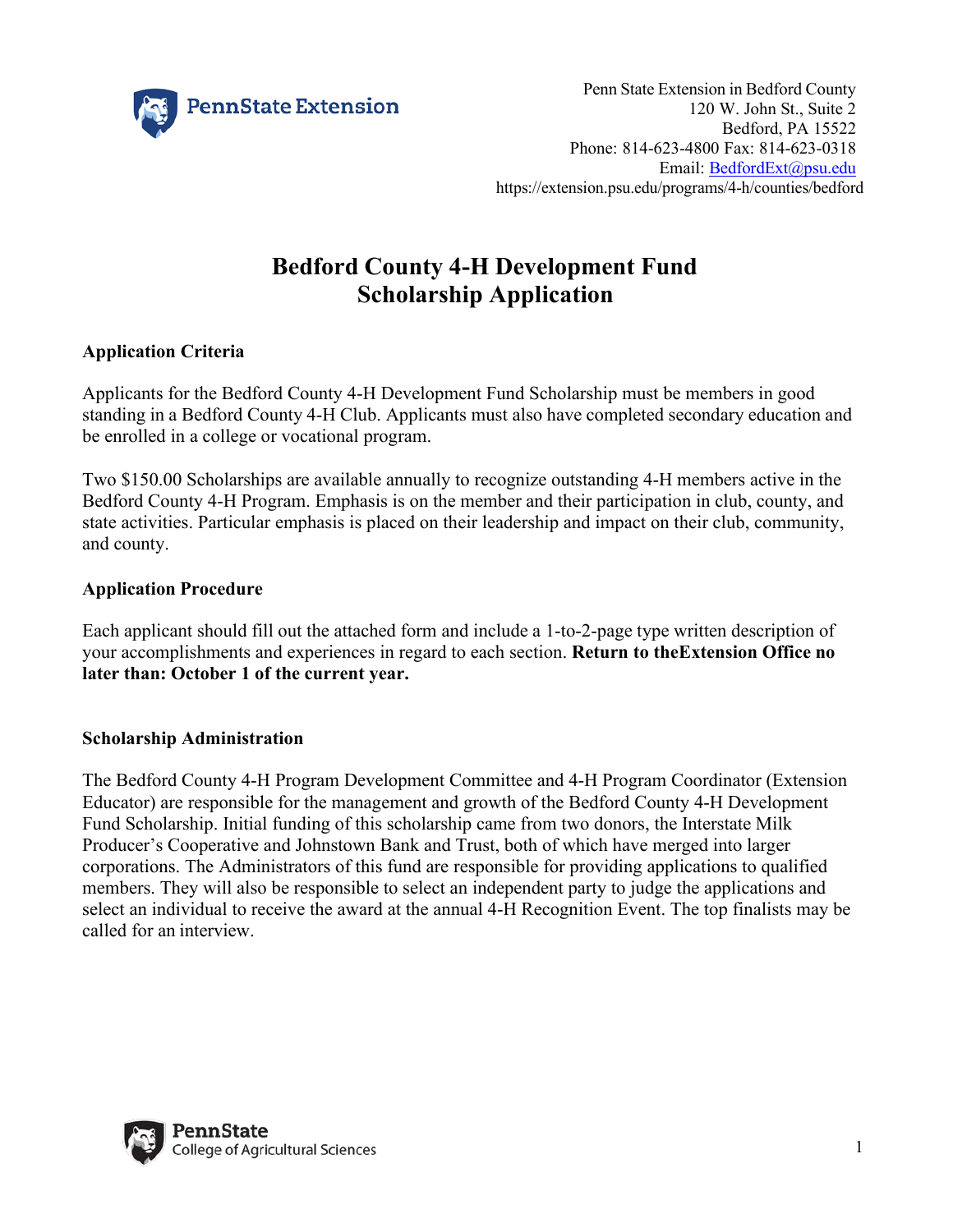## **BEDFORD COUNTY 4-H DEVELOPMENT FUND SCHOLARSHIP APPLICATION**

|                                                                                                                                                                                                                          |  | Name has a series of the series of the series of the series of the series of the series of the series of the series of the series of the series of the series of the series of the series of the series of the series of the s |  |  |
|--------------------------------------------------------------------------------------------------------------------------------------------------------------------------------------------------------------------------|--|--------------------------------------------------------------------------------------------------------------------------------------------------------------------------------------------------------------------------------|--|--|
|                                                                                                                                                                                                                          |  |                                                                                                                                                                                                                                |  |  |
|                                                                                                                                                                                                                          |  |                                                                                                                                                                                                                                |  |  |
|                                                                                                                                                                                                                          |  |                                                                                                                                                                                                                                |  |  |
| Age as of January 1st of this year<br><u>Date of Birth</u> $\frac{1}{2}$ Date of Birth $\frac{1}{2}$                                                                                                                     |  |                                                                                                                                                                                                                                |  |  |
|                                                                                                                                                                                                                          |  |                                                                                                                                                                                                                                |  |  |
|                                                                                                                                                                                                                          |  |                                                                                                                                                                                                                                |  |  |
| Name of $4-H$ Club(s) $\overline{\qquad \qquad }$                                                                                                                                                                        |  |                                                                                                                                                                                                                                |  |  |
|                                                                                                                                                                                                                          |  |                                                                                                                                                                                                                                |  |  |
| Name of college or vocational training program _________________________________                                                                                                                                         |  |                                                                                                                                                                                                                                |  |  |
|                                                                                                                                                                                                                          |  |                                                                                                                                                                                                                                |  |  |
| I have personally prepared this application and believe it to be accurate.                                                                                                                                               |  |                                                                                                                                                                                                                                |  |  |
| Date / / / Member's Signature                                                                                                                                                                                            |  |                                                                                                                                                                                                                                |  |  |
| My signature below indicates that I have read this application and believe it to be correct. I<br>certify that this individual is a current and active member of the 4-H Youth Development<br>Program in Bedford County: |  |                                                                                                                                                                                                                                |  |  |
| Date / / / Parent's or Guardian's Signature                                                                                                                                                                              |  |                                                                                                                                                                                                                                |  |  |
| Date / / / 4-H Leader's Signature                                                                                                                                                                                        |  |                                                                                                                                                                                                                                |  |  |
| Date_______ /______ /______Extension Educator's Signature ______________________                                                                                                                                         |  |                                                                                                                                                                                                                                |  |  |

The University is committed to equal access to programs, facilities, admission and employment for all persons. It is the policy of the University to maintain an environment free of harassment and free of discrimination against any person because of age, race, color, ancestry, national origin, religion, creed, service in the uniformed services (as defined in state and federal law), veteran status, sex, sexual orientation, marital or family status, pregnancy, pregnancy-related conditions, physical or mental disability, gender, perceived gender, gender identity, genetic information or political ideas. Discriminatory conduct and harassment, as well as sexual misconduct and relationship violence, violates the dignity of individuals, impedes the realization of the University's educational mission, and will not be tolerated. Direct all inquiries regarding the nondiscrimination policy to the Affirmative Action Office, The Pennsylvania State University, 328 Boucke Building, University Park, PA 16802-5901, Email: aao@psu.edu, Tel (814) 863-0471.

This publication is available in alternative media on request.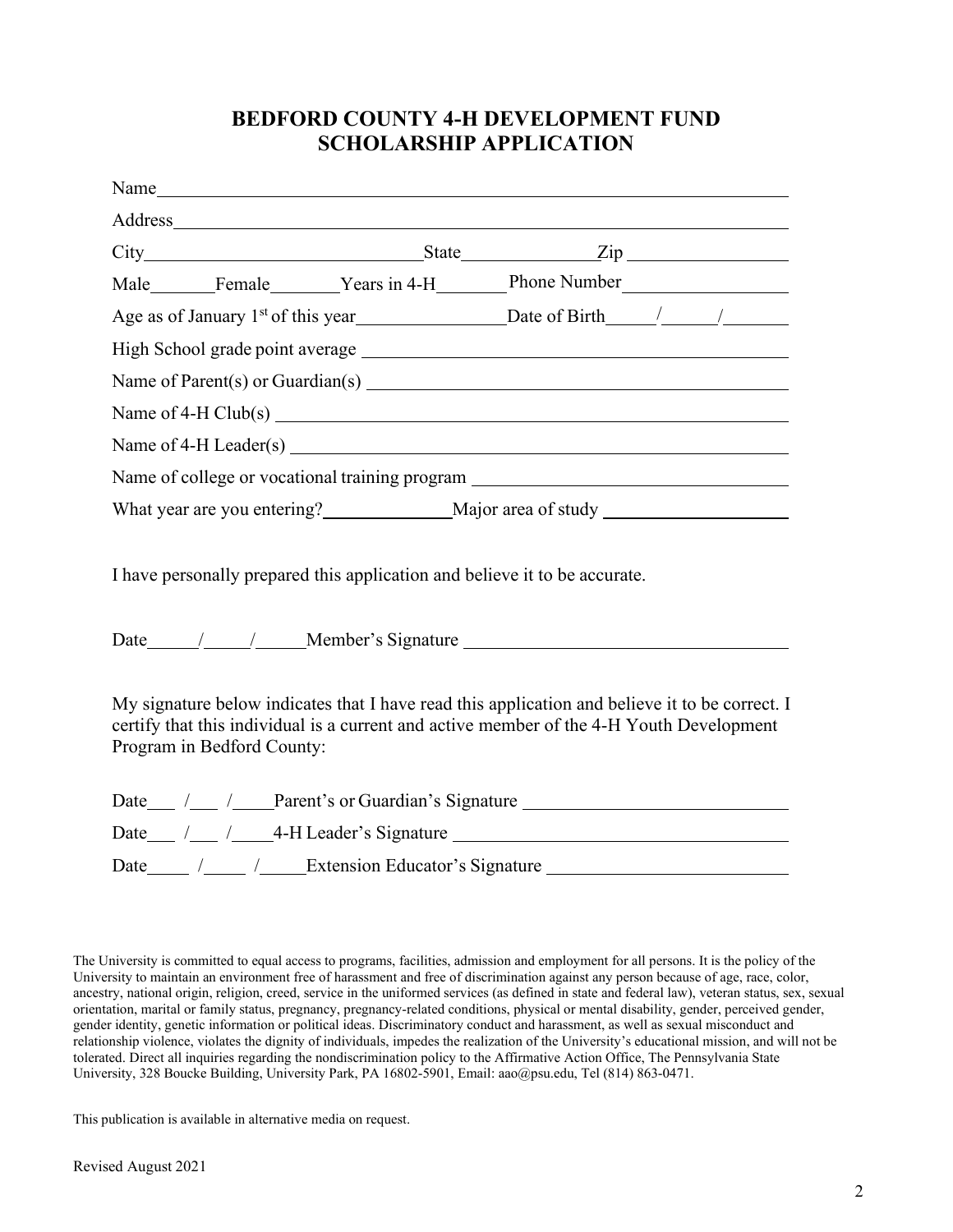**Directions:** For the following sections, attach a 1–2-page type written description of your accomplishments and experiences in the Bedford County 4-H Program.

#### **I. Project(s) Accomplishments: (30 points)**

Describe your current year's project(s) accomplishments and those of the two previous years. Share the goals that you have achieved, knowledge and skills that you have acquired. (i.e., Communication, Leadership, and personal)

#### **II. County, Regional, State, and National 4-H Events (15 points)**

List of all 4-H events planned and conducted for county or multi-county area involving participation from several 4-H groups or clubs. (Teen Retreat, Roundup, tours, officer training, camp, Achievement Days, Exchange Trip, etc. Include your specific duties, honors won, etc.) Limit to the last four years.

#### **Examples**

- 2019 Project Roundup received  $1<sup>st</sup>$  place and showmanship Camp Counselor Training – participated in training for camp Camp Counselor – Regional 4-H Camp
- 2021 Public Speaking State Achievement Days  $2<sup>nd</sup>$  place Teen Retreat – participated in workshops Officer Training – participated in training for club office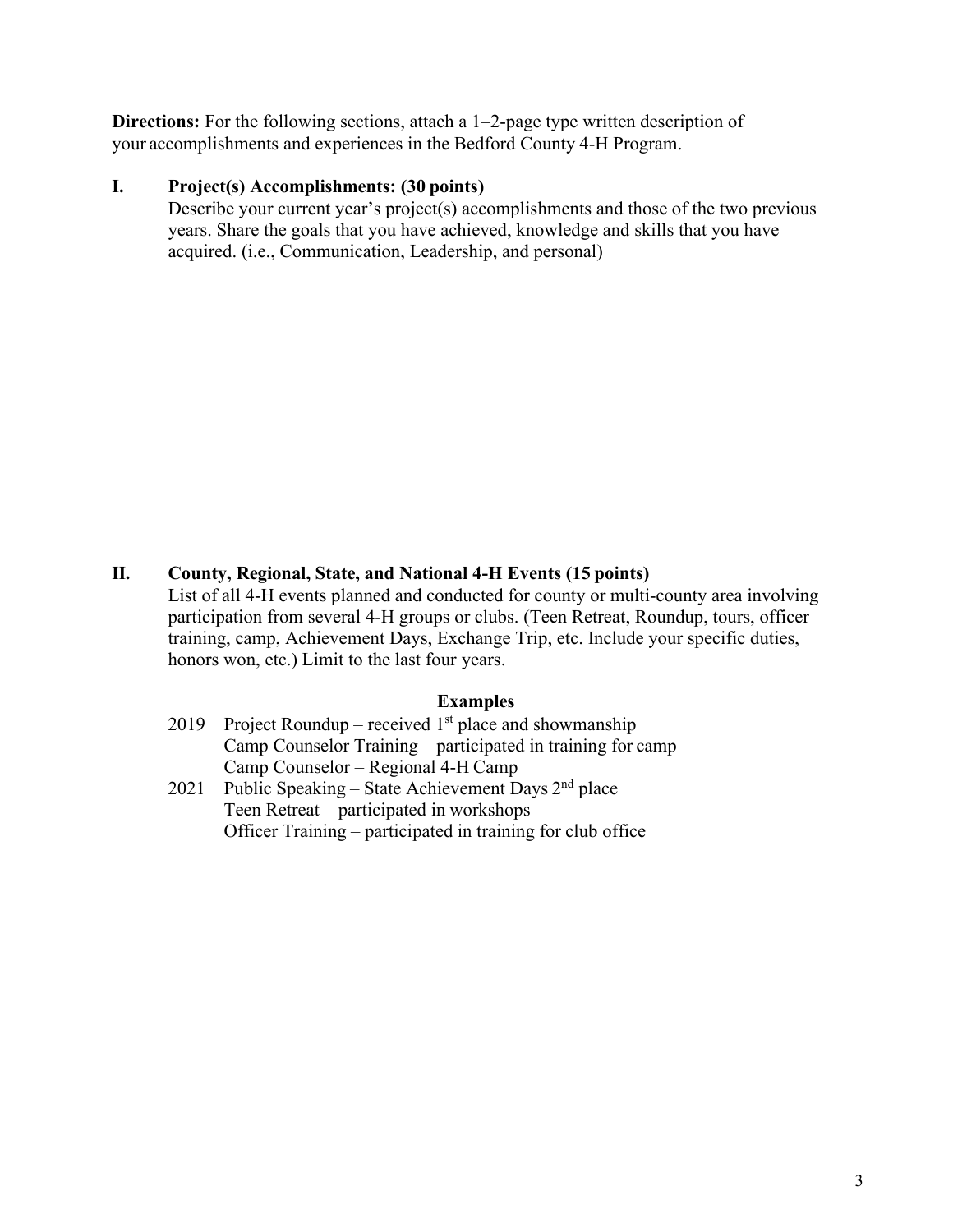#### **III. Involvement in Activities other than 4-H (15 points)**

Briefly summarize your participation, leadership, recognition in your school, and work experience. You may also describe items as needed to help judges understand your involvement. Limit to last 4 years.

#### **Examples**

- 2019 Summer Work Counselor at community recreation site School Class Play – Actor ("Oklahoma")
- 2021 Community Vacation Bible School Game Leader Christmas Play – Props Manager School Band (Played French Horn; 3 concerts, community parade)

#### **IV. Essay Questions (40 Points)**

How do you feel the 4-H program has helped you prepare for college or a vocation program?